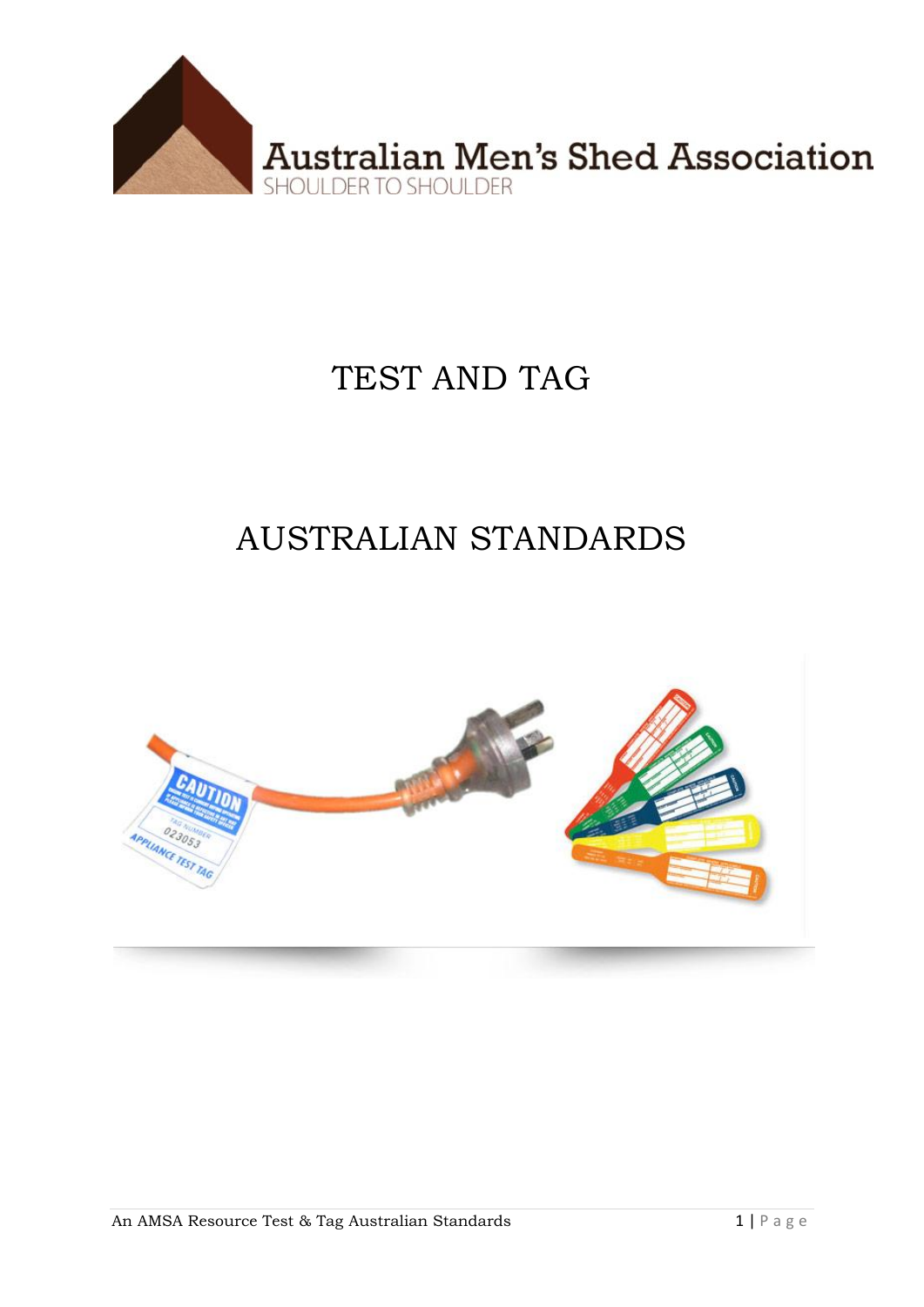1. What is AS/NZS 3760?

The *Australian and New Zealand Standard AS/NZS3760, In-service Safety Inspection and Testing of Electrical Equipment* is the standard which specifies procedures for the safety inspection and testing of low voltage single phase and poly-phase (e.g. nominal 240V and 415V) electrical equipment, connected to the power supply by a flexible lead and/or connecting device.

The purpose of the inspection and testing of electrical is to identify:

- $\triangleright$  equipment that may cause an electrical hazard to the user or other persons
- $\triangleright$  any adverse conditions or environment that could potentially make the electrical equipment unsafe.

The Standard refers to electrical equipment that is connected to a power supply by a flexible cord and/or connecting device.

\* The Standard states that the inspection & testing procedures shall be carried out by a 'Competent Person'.

2. What are the guidelines?

The standard created by Standards Australia is *AS/NZS 3760* that outlines a testing method and frequency for electrical appliances. It was created to minimize electrical hazards in the workplace with appliances inspected for damage.

Various measurements are made to the appliances:

- $\triangleright$  Earth continuity
- $\triangleright$  Insulation
- $\triangleright$  Polarity
- $\triangleright$  Physical condition.

After testing has determined a pass, a tag is attached to the appliance lead indicating:

- When it was tested
- $\triangleright$  When the next test is due
- $\triangleright$  The tracking code.

Retesting intervals of equipment can vary from 3 months to 5 years depending of the environment where the equipment is located.

*Please refer to: 1. 'An AMSA Resources: Test Intervals Class of Work'*

 *2. 'An AMSA Resources: Test Intervals extract AS3760*

This standard is used in both Australia and New Zealand. Colloquially, the standard is often referred to as *Test and Tag*.

Testing is allowed to be done by anyone deemed competent by training or experience and does not require to be undertaken by a Registered Electrician.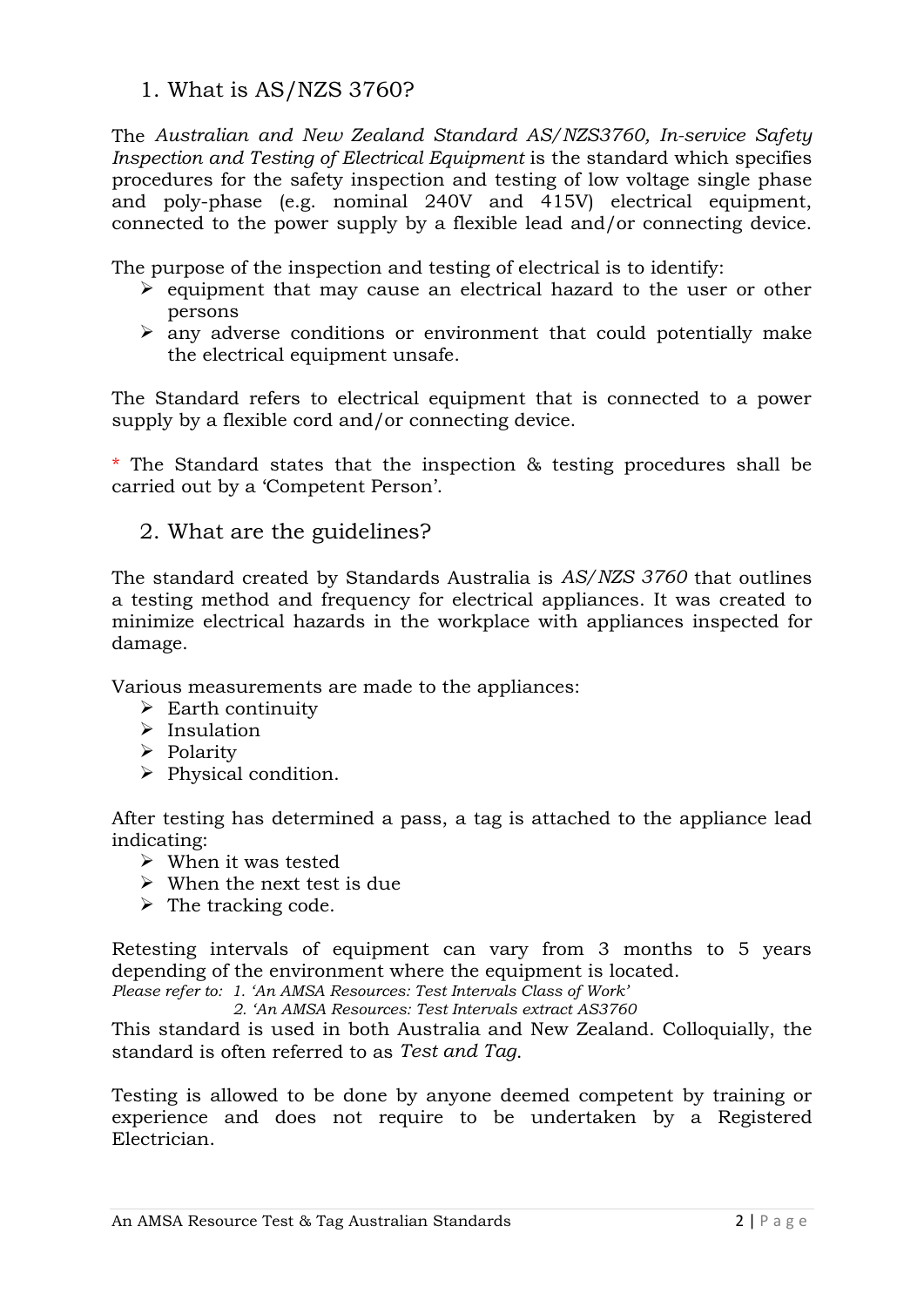3. What testing equipment can be used according to the guidelines?

The Standard [AS/NZS 3760](http://abctestandtag.com.au/faq/index.php?action=artikel&cat=3&id=10&artlang=en) requires that a range of tests be carried out on electrical equipment including:

- $\triangleright$  earthing continuity
- $\triangleright$  insulation resistance
- $\blacktriangleright$  leakage current and
- operation of Residual Current Devices (RCDs).

Testing instruments that can be used to perform these tests include:

- $\geq$  an insulation resistance tester (commonly known as a megger)
- $\triangleright$  continuity tester
- $\triangleright$  multimeter
- $\triangleright$  Portable Appliance Tester (PAT) and
- $\triangleright$  RCD Tester (for testing the operation of a Residual Current Device).

**Note**: Tests performed on *415 volt electrical equipment* will require the use of test equipment appropriate to the task.

Most PAT Testers are specifically designed to perform tests on 240 volt electrical equipment therefore they cannot be used to perform tests on 415 volt equipment.

#### 4. What needs testing?

The Standard specifies procedures for the safety inspection and testing of low voltage single phase and poly-phase (e.g. nominal 240V and 415V) electrical equipment, connected to the electrical supply by a flexible cord, which is:

- new equipment placed into service for the first time,
- is already in-service.
- has been serviced or repaired,
- is returning to service from a second-hand sale or is
- available for hire

The Standard also specifies procedures for Residual Current Devices / Safety Switches.

#### 5. Exemptions

The Standard notes a number of exemptions including:

1.1.1 does not apply to electrical equipment (e.g. suspended light fittings), *at a height of 2.5m or greater above the ground*, *floor or platform*, where there is not a reasonable chance of a person touching the equipment and, at the same time, coming into contact with earth or any conducting medium which may be in electrical contact with earth or through which a circuit may be completed to earth.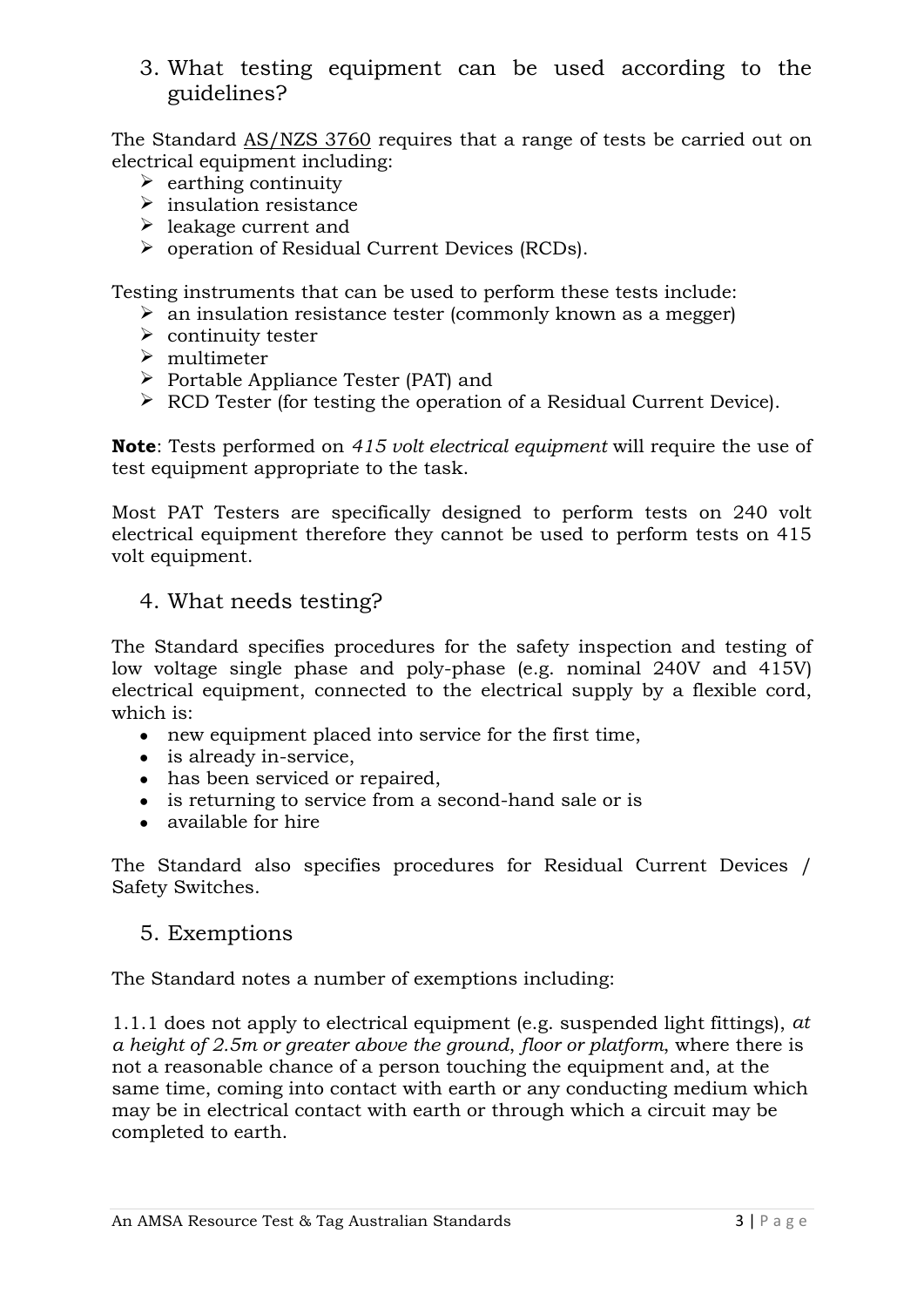1.1.2 does not apply to equipment which would *need to be dismantled to perform the inspection and tests* specified in this Standard. *NOTE:* if for some reason outside the scope of this Standard, equipment must be dismantled to verify safety, this action *must be performed by a technically qualified person*.

1.1.3 *functional checks* are not considered part of a safety evaluation and therefore not included in this Standard.

1.1.4 only applies to equipment in-service at a place of work or public place, or offered for hire.

*NOTE*: For example, this Standard does not apply to demonstration stock in retail or wholesale outlets.

1.1.5 does not apply to fixed or stationary equipment connected to wiring that *forms part of the electrical installation* and falls within the scope of AS/NZS 3000.

1.1.6 does not apply to equipment whose nature is that of a *medical device* as defined in AS/NZS 3551.

Examples of common electrical appliances that would require testing:

- Computers, printers and monitors
- Modems
- Photocopiers
- Fax machines
- Power tools (drills, saws, grinders, compressors etc)
- Battery chargers
- Desk-top lamps
- Vacuum cleaners
- Floor polishers
- Extension leads
- Power boards
- TV's and radios
- Some air conditioners
- Refrigerators
- Portable flood lights
- Heaters
- Jugs
- Toasters
- Hand dryers
- Washing machines
- Radio transmitters
- CD players etc.